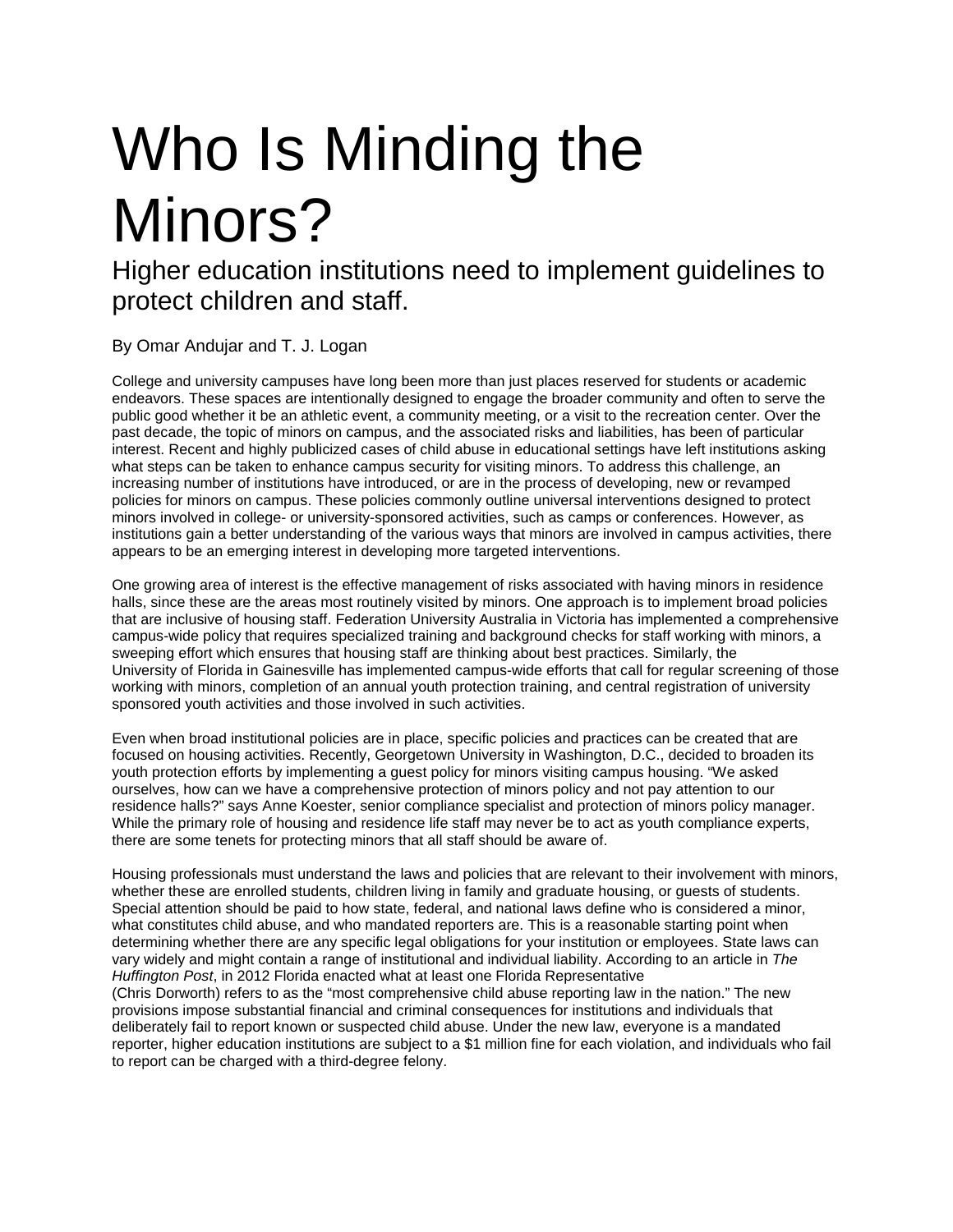Pennsylvania also recently revised its child protective services laws in an effort to strengthen background clearance requirements for employees, volunteers, or contractors in schools (including colleges and universities). Under the newly amended law (Act 153), which took effect on December 31, 2014, all individuals having "contact with children" must be screened and cleared to work with minors every three years. According to an article in *Inside Higher Ed*, many of the adjustments to the state law are being made in an effort to address places where staff have routine interaction with minors as part of their job responsibilities. Similar initiatives have been implemented around the world. Laws in Victoria, Australia, also require that individuals in "child-related work" (those in direct contact with children as a part of their duties) hold a Working with Children (WWC) Check. The WWC check is similar to a national criminal background check, but it also examines a list of specific offenses to determine whether candidates pose a risk to the safety of children. While the term "direct contact with children" creates some room for interpretation, an argument could be made that this should always include housing staff. In the U.S., the Child Welfare Information Gateway has published a summary of U.S. laws on mandatory reporters of child abuse, as well as other child protection laws.

Education is widely believed to be the most effective effort in preventing an instance of child abuse. Along with becoming familiar with relevant laws and legal issues, frontline housing professionals and those working in settings frequently visited by minors would benefit from training on youth protection. This is precisely what the University of Florida's Housing and Residence Education Department offered in 2013. Employees were trained on risk reduction strategies, common warning signs of child abuse, applicable laws, and reporting procedures. Gannon University in Erie, Pennsylvania, has taken a comparable approach by offering mandated reporter training to staff working with minors, including students under the age of 18. According to Sue Majocka, student conduct officer, resident directors receive training on the roles and responsibilities of mandated reporters, signs and indicators of sexual abuse, and community resources available to victims of abuse.

Some institutions have gone beyond professional staff to consider how student leaders might engage with minors. At Kent State University in Ohio, the executive board members of the Residence Hall Association will complete background checks and mandatory compliance training. This effort is in place primarily because of a longstanding program where residents are encouraged to invite their younger siblings to join them on campus for a weekend. "Our general expectation is that anyone bringing a little sib is responsible for that minor," says Allison Smith, senior fiscal manager for the Department of Residence Services. At Georgetown, security guards received training on the newly implemented Minor Guest Policy and Procedures, and the Office of Compliance and Ethics partnered with Student Living to incorporate the policy as part of the training requirements for housing employees. These types of early and ongoing training opportunities help heighten awareness of the individual's legal obligations, minimize the risk of child abuse, and may even deter potential abusers from seeking employment at an institution.

The goal of establishing behavioral standards is to clearly delineate what is considered acceptable and not acceptable as it relates to interactions with minors. These standards are generally spelled out in specific rules and conduct requirements including, but not limited to, those pertaining to bullying, hazing, communication, appropriate contact, privacy, and the use of illegal drugs or alcohol. Additional considerations may need to be taken into account for overnight camps. For instance, it may be necessary to establish standards that would require separate accommodations for adults and youth participants, as well as separate restroom facilities for each gender.

Clear standards for supervision standards will help promote effective oversight of minors in residence halls and other campus environments. One common standard is to institute specific staff-to-participant ratios that must be adhered to by college- or university-sponsored youth activities. Several factors should be considered when establishing supervisory ratios, including risks of the activities, the age and number of participants, location of activities, and the experience of staff and volunteers. Among other available resources, supervisory ratios published by the American Camp Association (ACA) may help set a baseline. Another widely accepted practice includes limiting the opportunities for one-on-one interactions.

The Boy Scouts of America (BSA) and other youth-serving organizations have adopted rules that limit one-on one interactions, including online interactions, and promote the presence of more than one adult observer during all interactions with minors.

Campus guest policies should also establish minimum age requirements for those who are allowed to stay on campus. At Georgetown, guests under the age of 16 are not permitted in campus residence halls, unless accompanied by a parent or guardian. Other common practices include requiring advance consent and releases from parents or legal guardians, limiting the number of consecutive nights a minor is allowed to stay